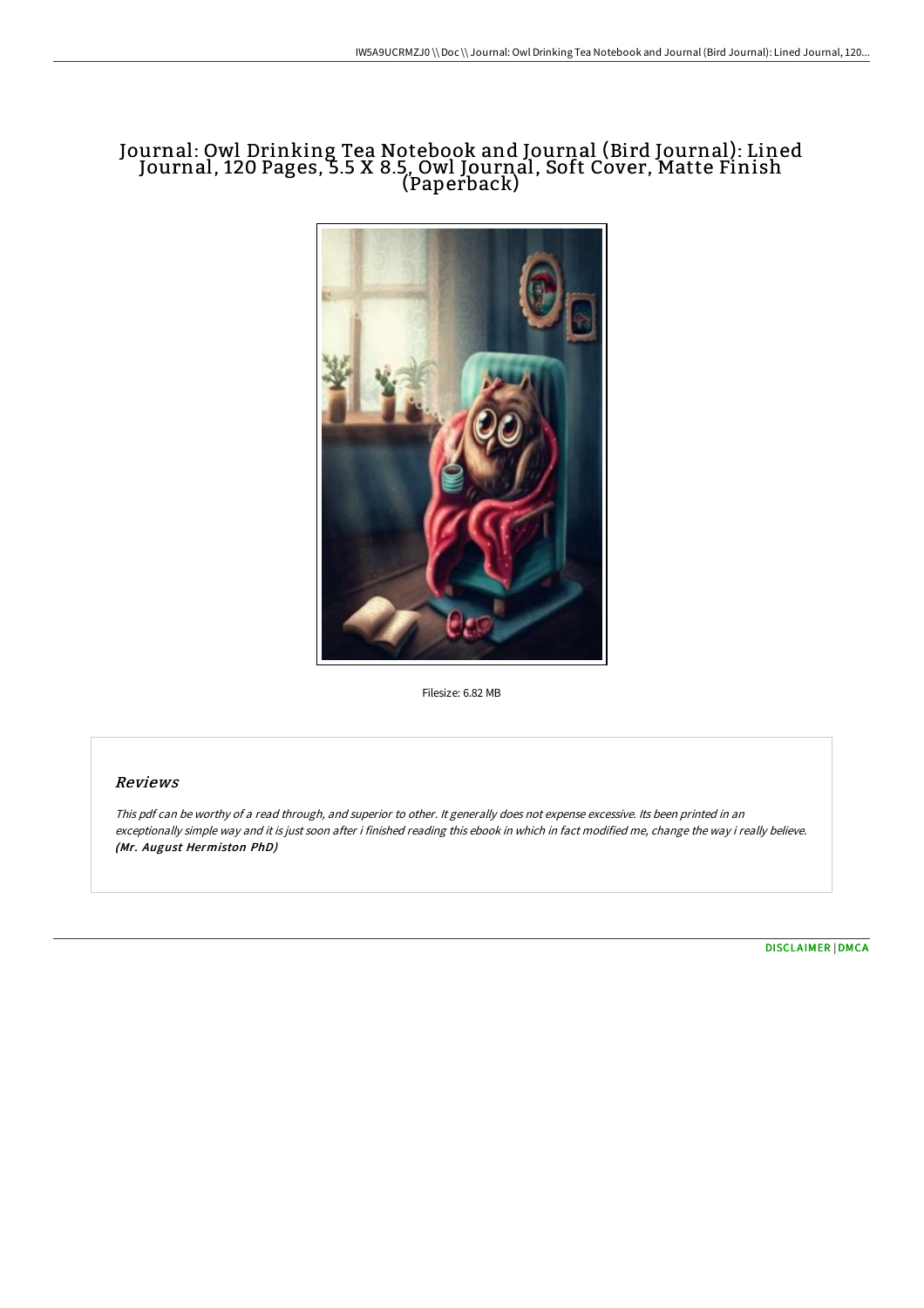## JOURNAL: OWL DRINKING TEA NOTEBOOK AND JOURNAL (BIRD JOURNAL): LINED JOURNAL, 120 PAGES, 5.5 X 8.5, OWL JOURNAL, SOFT COVER, MATTE FINISH (PAPERBACK)



Createspace Independent Publishing Platform, 2017. Paperback. Condition: New. Language: English . Brand New Book \*\*\*\*\* Print on Demand \*\*\*\*\*. Ready to Write Your Way into a New Life? Most of us know there s power in words, but are you aware of the force created from keeping a journal? This handy, portable, lined journal to write in is exactly what you need to enjoy the power of a self-discovery journal. Maybe you re the type of person who loves to journal, write, capture your thoughts, record events, track daily activities, make lists, count blessings, express gratitude, create goals, or engage in a conversation with yourself, you ll find this lined notebook perfect. And if it s not for you, surely you know someone who would love to have this cute journal as a gift? Special Features and Sections This whimsical and fun journal contains 120 pages and has some special features and sections: 5.5 x 8.5 size - portable and easy enough to carry with you 106 lined pages Cream-colored paper, smooth and 55#, suitable for ink, pencils, gel pens, and coloring pencils 4-page Reflections section 3 pages with coloring-page graphics for your creative play 2-page Personal Index section Title page to record your name, date, or other information Smooth-to-touch matte-finish cover What Can Journaling Do for You? Extensive research exists that extols the benefits of journaling and many neuroscientists are looking more and more at the impact of the handwritten ones where good old paper is used. Here are but a few reasons to give a paper journal a try: Increase learning. Improve memory and comprehension. Increase goal achievement. Increase self-awareness. Unlock creativity. Improve mood and self-confidence. As you can see, there are many reasons why this journal can be of help. Why not scroll up and get your...

Read Journal: Owl Drinking Tea Notebook and Journal (Bird Journal): Lined Journal, 120 Pages, 5.5 X 8.5, Owl Journal, Soft Cover, Matte Finish [\(Paperback\)](http://albedo.media/journal-owl-drinking-tea-notebook-and-journal-bi.html) Online

Download PDF Journal: Owl Drinking Tea Notebook and Journal (Bird Journal): Lined Journal, 120 Pages, 5.5 X 8.5, Owl Journal, Soft Cover, Matte Finish [\(Paperback\)](http://albedo.media/journal-owl-drinking-tea-notebook-and-journal-bi.html)